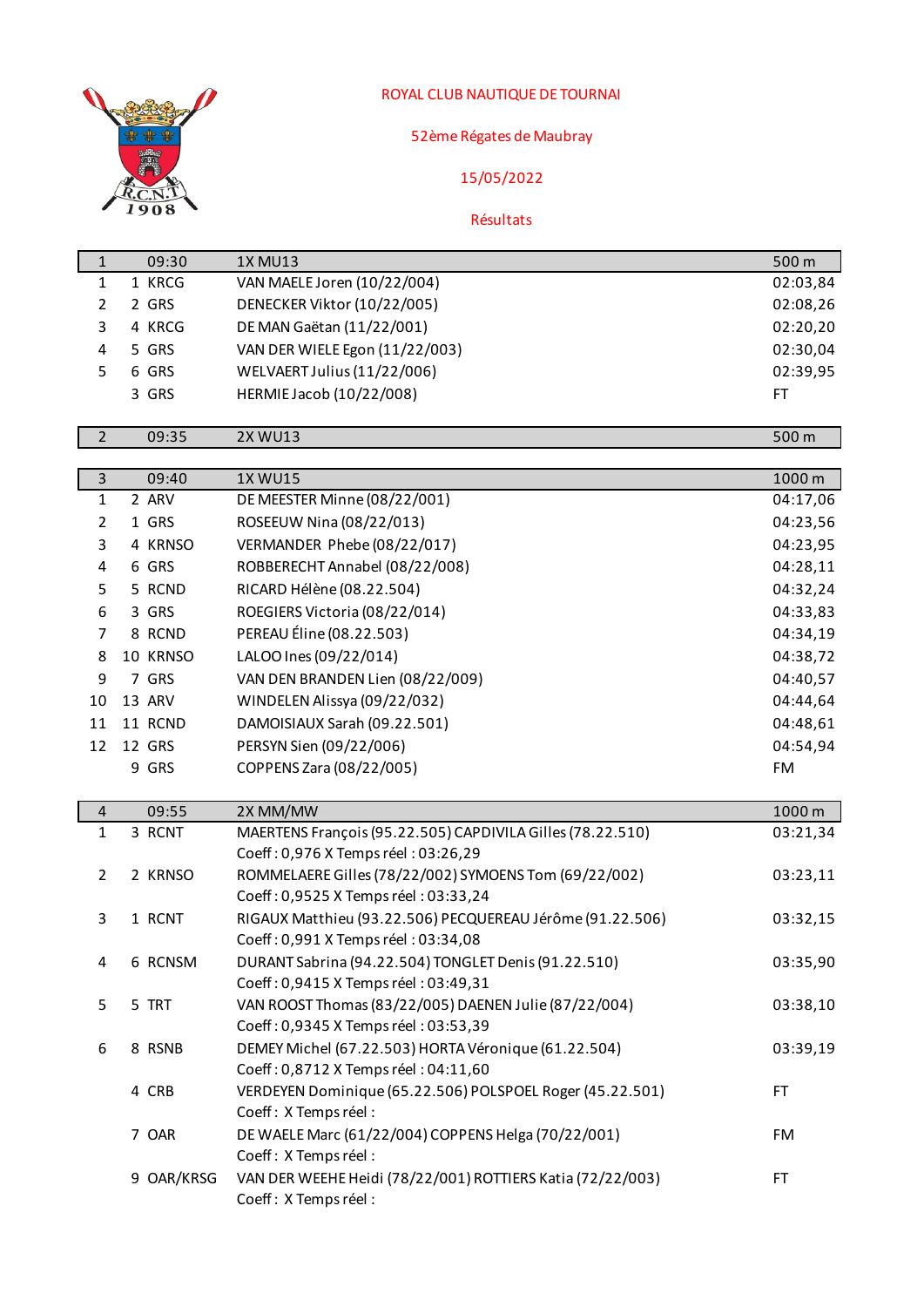| 5              |       | 10:10      | 4X <sub>M</sub>                                                            | 2000 m    |
|----------------|-------|------------|----------------------------------------------------------------------------|-----------|
|                | $11*$ |            | RCAE/UNL/RI POYSAT Gilles (91.22.508) ANDRE Maxime (91.22.504)             | 06:16,90  |
|                |       |            | LOUIS Benjamin (02.22.504) FINFE Christophe (75.22.505)                    |           |
| $\overline{2}$ |       | 4 TRT      | DE VIL Siebe (05/22/022) VANOVERSCHELDE Jules (05/22/023)                  | 06:17,30  |
|                |       |            | VANOVERSCHELDE Arthur (03/22/013) D'HOEY Oliver (04.22.012)                |           |
| 3              |       |            | 2 UNB/RCNT/N HERBEN Guillaume (97.22.508) CARRETTIN Alessandro (93.22.507) | 06:19,86  |
|                |       |            | MOULIN Rémy (91.22.502) MOSSER PAUL (343665)                               |           |
| 4              |       | 3 ARV      | MARCKX Jonas (02/22/001) BERTOE - DEWACHTER Emile (04/22/002)              | 06:23,67  |
|                |       |            | VANDERSTEEGEN Niels (03/22/011) VAN GASSEN Simon (05/22/017)               |           |
| 5              |       | 5 UNL      | DUVIVIER Antoine (01.22.502) DE RUBEIS Florian (0422506)                   | 06:43,68  |
|                |       |            | GARCIA MAGILLISSEN Hugo (0422507) LEVAUX Louis (00.22.502)                 |           |
|                |       |            |                                                                            |           |
| 6              |       | 10:20      | 1XW                                                                        | 2000 m    |
| 1              |       | 3 UNB      | MAES Chloé (05.22.501)                                                     | 08:21,41  |
| $\overline{2}$ |       | 2 KRNSO    | VAN LOKE Eline (94/22/002)                                                 | 08:28,16  |
| 3              |       | 1 RCND     | SCLAVONT Ysolde (02.22.501)                                                | 08:57,80  |
| 4              |       | 4 UNL      | LAPIERRE Nell (03.22.511)                                                  | 09:22,62  |
|                |       |            |                                                                            |           |
| $\overline{7}$ |       | 10:25      | <b>2X WU19</b>                                                             | 2000 m    |
| $\mathbf{1}$   |       | 4 KRNSO    | VAN BELLE Stien (05/22/033) DECLERCQ Jolijn (05/22/028)                    | 08:01,01  |
| $\overline{2}$ |       | 3 KRCG     | DE CLERCQ Julie (05/22/001) ANDERSON Juliet (05/22/002)                    | 08:10,34  |
| 3              |       | 1 GRS      | VANHOUCKE Ruth (05/22/013) BLOCK Lies (06/22/028)                          | 08:16,96  |
|                |       | 2 RCNSM    | JACOB Eline (06.22.507) DE RIPAINSEL Camille (04.22.511)                   | <b>FM</b> |
|                |       |            |                                                                            |           |
| 8              |       | 10:30      | <b>1X MU17</b>                                                             | 2000 m    |
| $\mathbf{1}$   |       | 1 RCNSM    | GHIOT Augustin (07.22.508)                                                 | 07:46,14  |
| $\overline{2}$ |       | 2 RCND     | RICARD Martin (06.22.505)                                                  | 07:48,95  |
| 3              |       | 3 KRNSO    | ONRAEDT Lander (07/22/026)                                                 | 08:00,65  |
| 4              |       | 4 ARV      | DE VALCK Mats (06/22/011)                                                  | 08:15,41  |
| 5              |       | 6 ARV      | VERBESSELT Sander (07/22/004)                                              | 08:21,61  |
| 6              |       | 5 ARV      | BERTRAND Thieben (07/22/005)                                               | 08:28,13  |
| 7              |       | 9 ARV      | VAN MAASAKKERS Jan-Pieter (06/22/008)                                      | 08:33,78  |
| 8              |       | 8 RCND     | LALOUX Aymeric (06.22.501)                                                 | 08:52,19  |
| 9              |       | 7 KRB      | DOBBELAERE Jakobijn (07/22/006)                                            | 08:55,20  |
|                |       | 10 KRB     | HAUTEKIET Michiel (06/22/005)                                              | <b>FM</b> |
|                |       |            |                                                                            |           |
| 9              |       | 10:45      | <b>2X MU19</b>                                                             | 2000 m    |
| $\mathbf{1}$   |       | 2 KRB      | DEPLA Lukas (06/22/006) VERKEST Brecht (05/22/010)                         | 06:49,58  |
|                |       | 2 11* KRCG | LAUREYNS Neal (05/22/020) DE MAN Jonathan (06/22/013)                      | 06:52,30  |
| 3              |       | 4 GRS      | MESDOM Karel (05/22/025) PERSYN Juul (05/22/016)                           | 06:58,50  |
| 4              |       | 3 ARV      | BERTOE - DEWACHTER Emile (04/22/002) VAN GASSEN Simon (05/22/017)          | 07:02,99  |
| 5              |       | 7 KRB      | CORNETTE Alexander (06/22/020) SMESSAERT Bert (04/22/001)                  | 07:15,22  |
| 6              |       | 5 KRNSO    | DE BLAUWE Thim (05/22/027) BOEY Mauri (04/22/016)                          | 07:20,05  |
| 7              |       | 1 KRCG     | DE BRUYNE Xander (05/22/003) GOOSSENS Maxim (04/22/004)                    | 07:41,94  |
|                |       | 6 UNB      | ZAMAN Ilya (06.22.508) SKRABALO Ivan (05.22.504)                           | BM        |
|                |       | 8 GRS      |                                                                            | FT.       |
|                |       |            | DEQUINNEMAERE Anton (04/22/009) VERBEKE Daan (05/22/015)                   |           |
|                |       | 9 TRT      | VAN DAMME Oscar (05/22/038) GOOVAERTS Tiebe (07/22/020)                    | FM        |
|                |       | 10 GRS     | VANDENHEEDE Finn (05/22/024) MUYSSEN Tibor (05/22/012)                     | <b>FT</b> |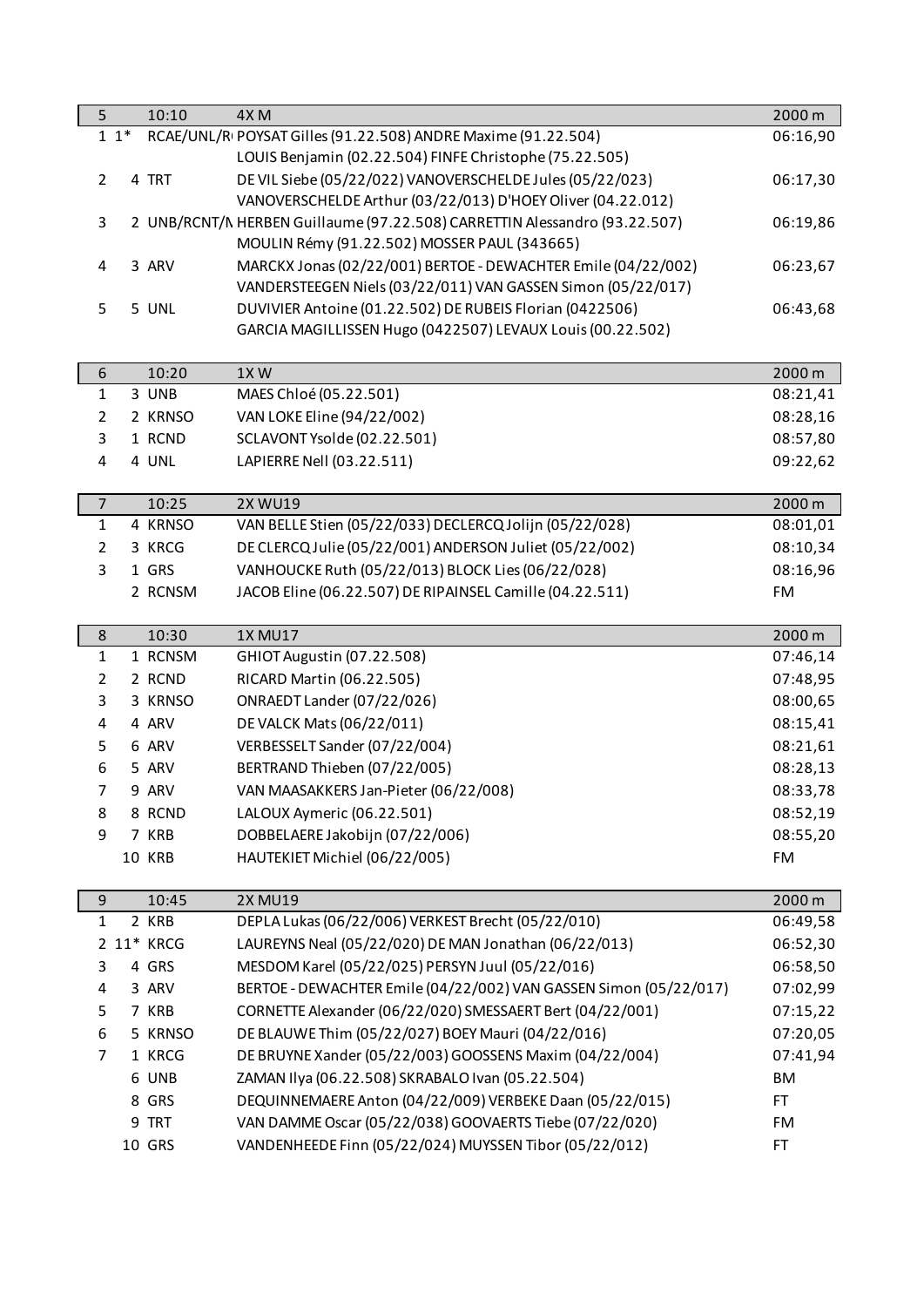| 10             |         | 11:00        | 1X <sub>M</sub>                                                 | 2000 m    |
|----------------|---------|--------------|-----------------------------------------------------------------|-----------|
|                | $11*$   | <b>KRCG</b>  | LAUREYNS Dean (03/22/010)                                       | 07:11,40  |
|                | $2^*$   | <b>RCAE</b>  | POYSAT Gilles (91.22.508)                                       | 07:28,74  |
| 3              |         | 4 KRNSO      | BARBEZ Quinten (00/22/002)                                      | 07:46,73  |
| 4              |         | 3 RCND       | FINFE Christophe (75.22.505)                                    | 08:30,21  |
|                |         |              |                                                                 |           |
| 11             |         | 11:15        | <b>1X MU15</b>                                                  | 1000 m    |
| $\mathbf 1$    |         | 4 GRS        | VAN DE GUCHT Robbe (09/22/005)                                  | 03:52,29  |
| $\overline{2}$ |         | 3 KRNSO      | DRIESSEN Daan (08/22/016)                                       | 03:56,07  |
| 3              |         | 1 KRNSO      | BOUCQUEZ Robbe (08/22/018)                                      | 03:59,53  |
| 4              |         | 2 KRCG       | DRIESEN Sepp (08/22/011)                                        | 04:02,66  |
| 5              |         | 5 GRS        | ARAB Manouchehr (08/22/003)                                     | 04:08,86  |
| 6              |         | 7 GRS        | BLOCK Stan (08/22/015)                                          | 04:22,15  |
| $\overline{7}$ |         | 8 GRS        | VERBEKE Leon (09/22/007)                                        | 04:56,92  |
|                |         | 6 RCND       | MAQUET Florian (08.22.506)                                      | AD        |
|                |         |              |                                                                 |           |
| 12             |         | 11:20        | 1X Déb M                                                        | 1000 m    |
| $\mathbf 1$    |         | 7 ARV        | RAES Senne (06/22/041)                                          | 03:42,80  |
| $\overline{2}$ |         | 3 UNB        | ZAMAN Ilya (06.22.508)                                          | 03:49,61  |
| 3              |         | 2 KRB        | DE GRANDE Wout (05/22/009)                                      | 03:53,71  |
| 4              |         | 4 OAR        | DE HAES Glenn (96/22/001)                                       | 03:55,34  |
| 5              |         | 1 GRS        | SIENAERT Boris (07/22/032)                                      | 04:02,28  |
| 6              |         | 5 RCNSM      | DE GREGORIO Julius (07.22.513)                                  | 04:09,41  |
| $\overline{7}$ |         | 10 RCNSM     | ROUCOUX Cyril (06.22.514)                                       | 04:13,86  |
| 8              |         | 6 OAR        | DE HERT Toine (00/22/004)                                       | 04:15,72  |
| 9              |         | 9 KRB        | GEBRUERS Warre (07/22/009)                                      | 04:19,41  |
| 10             |         | 8 RCNSM      | PANESCU Paul (07.22.512)                                        | 04:24,98  |
|                |         | 11 KRB       | STRUBBE Jasper (05/22/005)                                      | <b>FT</b> |
|                |         |              |                                                                 |           |
| 13             |         | 11:35        | 2X Déb W                                                        | 1000 m    |
| $\mathbf 1$    |         | 3 UNL        | OULEVEY Élisa (99.22.505) TYBERGHEIN Gabrielle (0422511)        | 03:55,33  |
| $\mathcal{L}$  |         | 1 KRB        | WEYNE Cor (06/22/009) SEYNHAEVE Noor (07/22/001)                | 03:58,52  |
|                | $3\;5*$ | <b>RCNSM</b> | DURANT Sabrina (94.22.504) JACOB Eline (06.22.507)              | 04:04,18  |
| 4              |         | 4 OAR        | MARCELIS Eline (97/22/006) VAN LOOVEREN Kristien (77/22/001)    | 04:20,01  |
| 5              |         | 2 KRCG       | VAN DERBEKE Amber (99/22/011) DE WILDE Lisa (94/22/001)         | 04:22,30  |
|                |         |              |                                                                 |           |
| 14             |         | 11:40        | 4X MM/MW                                                        | 1000 m    |
| $\mathbf{1}$   |         | 2 RCNT       | SCHLIT Bernadette (60.22.506) HOMERIN Marie (89.22.506)         | 03:19,79  |
|                |         |              | MOULIN Emmeline (85.22.509) CARBONNELLE Vincent (61.22.508)     |           |
|                |         |              | Coeff: 0,8732 X Temps réel: 03:48,80                            |           |
| $\overline{2}$ |         | 3 KRCG       | VAN HESE Jan (65/22/003) FERMYN Corinne (70/22/002)             | 03:34,38  |
|                |         |              | WILLEMS Hilde (69/22/001) LIEVENS Pascal (67/22/001)            |           |
|                |         |              | Coeff: 0,8883 X Temps réel: 04:01,34                            |           |
|                |         | 1 CRB        | DE LA SERNA Ignacio (64.22.504) DE SCHRYVER Fabrice (66.22.508) | FM        |
|                |         |              | VERDEYEN Dominique (65.22.506) POLSPOEL Roger (45.22.501)       |           |
|                |         |              | Coeff: X Temps réel:                                            |           |
|                |         |              |                                                                 |           |
| 15             |         | 13:05        | 1X Handi                                                        | 500 m     |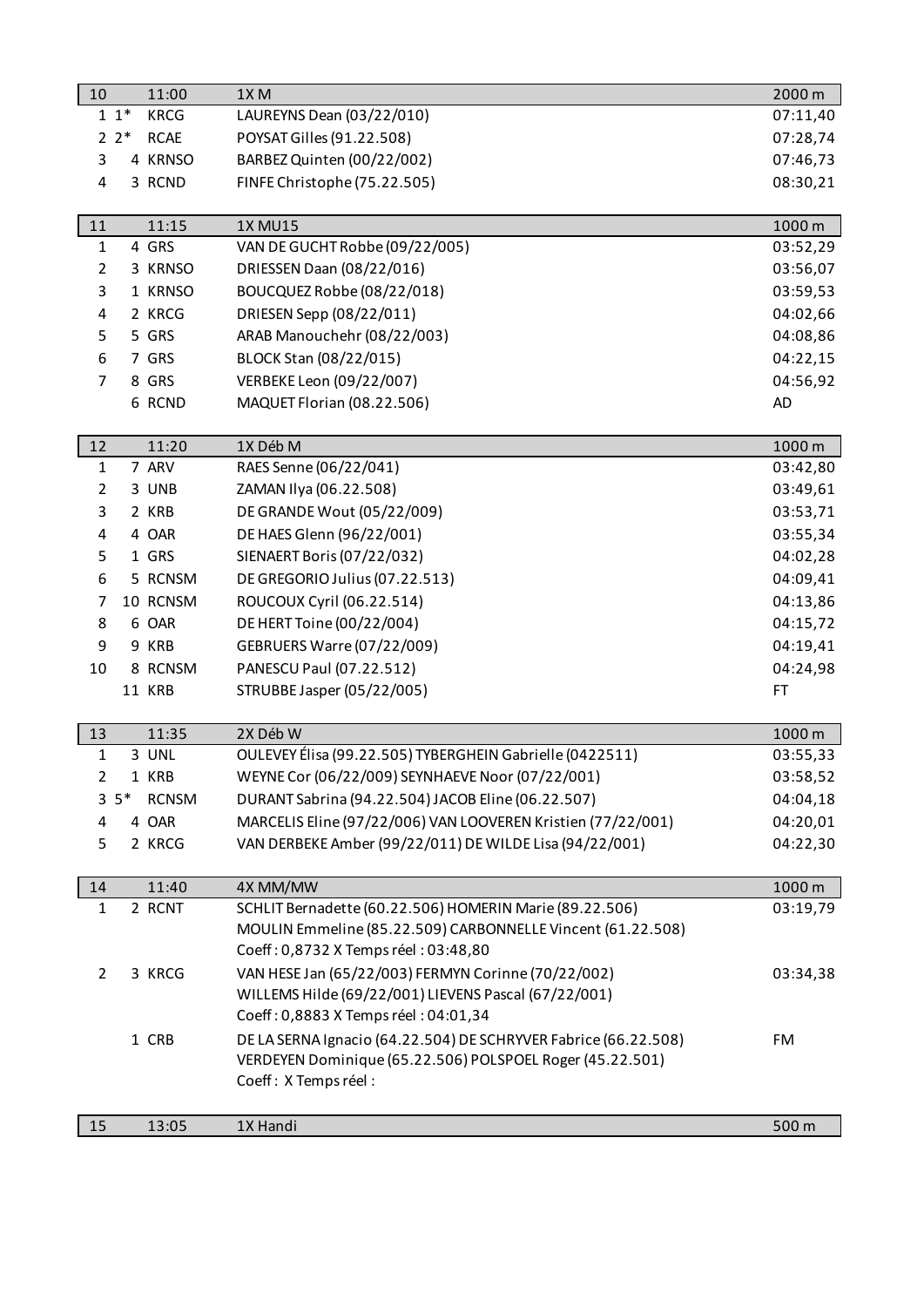| 16                      | 13:10     | 1X WU13                                                            | 500 m     |
|-------------------------|-----------|--------------------------------------------------------------------|-----------|
| $\mathbf{1}$            | 5 KRCG    | HEYVAERT Hannah (10/22/023)                                        | 02:15,22  |
| $\overline{2}$          | 2 GRS     | NIENHUIJS Sterre (11/22/002)                                       | 02:18,60  |
| 3                       | 3 RCND    | PEREAU Éléonore (11.22.501)                                        | 02:19,70  |
| 4                       | 4 KRNSO   | LALOO Camille (11/22/009)                                          | 02:20,08  |
| 5                       | 1 ARV     | BERTRAND Margo (10/22/003)                                         | 02:33,54  |
|                         |           |                                                                    |           |
| 17                      | 13:15     | <b>2X MU13</b>                                                     | 500 m     |
| $\mathbf{1}$            | 2 KRCG    | VAN MAELE Joren (10/22/004) DE MAN Gaëtan (11/22/001)              | 01:58,37  |
| $\overline{2}$          | 4 KRCG    | GUSSÉ Cesar (10/22/002) SEYS Wout (10/22/001)                      | 02:10,98  |
| 3                       | 1 GRS     | VAN DER WIELE Egon (11/22/003) WELVAERT Julius (11/22/006)         | 02:16,60  |
|                         | 3 GRS     | DENECKER Viktor (10/22/005) HERMIE Jacob (10/22/008)               | FT.       |
|                         |           |                                                                    |           |
| 18                      | 13:20     | 1X Open                                                            | 500 m     |
| $\mathbf{1}$            | 9 KRNSO   | ROMMELAERE Gilles (78/22/002)                                      | 01:39,87  |
|                         |           | Coeff: 0,961 X Temps réel: 01:43,92                                |           |
| $\overline{2}$          | 12 ARV    | RAES Senne (06/22/041)                                             | 01:40,83  |
|                         |           | Coeff: 0,945 X Temps réel: 01:46,70                                |           |
| 3                       | 2 ARV     | MARCKX Jonas (02/22/001)                                           | 01:41,21  |
|                         |           | Coeff: 1 X Temps réel: 01:41,21                                    |           |
| $\overline{\mathbf{r}}$ | 8 ARV     | VAN GASSEN Simon (05/22/017)                                       | 01:41,44  |
|                         |           | Coeff: 0,968 X Temps réel: 01:44,79                                |           |
| 5                       | 1 RCNT    | RIGAUX Matthieu (93.22.506)                                        | 01:41,96  |
|                         |           | Coeff: 0,991 X Temps réel: 01:42,89                                |           |
| 6                       | 6 RCND    | RICARD Martin (06.22.505)                                          | 01:42,84  |
|                         |           | Coeff: 0,945 X Temps réel: 01:48,83                                |           |
| 7                       | 3 ARV     | BERTOE - DEWACHTER Emile (04/22/002)                               | 01:43,36  |
|                         |           | Coeff: 0,968 X Temps réel: 01:46,78                                |           |
| 8                       | 4 ARV     | VANDERSTEEGEN Niels (03/22/011)<br>Coeff: 1 X Temps réel: 01:44,49 | 01:44,49  |
|                         | 10 RCND   | LALOUX Aymeric (06.22.501)                                         |           |
| 9                       |           | Coeff: 0,945 X Temps réel: 01:53,48                                | 01:47,24  |
| 10                      | 7 KRNSO   | SYMOENS Tom (69/22/002)                                            | 01:47,62  |
|                         |           | Coeff: 0,944 X Temps réel: 01:54,00                                |           |
| 11                      | 11 RCND   | MAQUET Florian (08.22.506)                                         | 01:50,70  |
|                         |           | Coeff: 0,945 X Temps réel: 01:57,14                                |           |
| 12                      | 5 KRNSO   | BARBEZ Quinten (00/22/002)                                         | 01:52,76  |
|                         |           | Coeff: 1 X Temps réel: 01:52,76                                    |           |
|                         | 13 ARV    | DE WIN Mette (06/22/019)                                           | FT        |
|                         |           | Coeff: X Temps réel:                                               |           |
|                         |           |                                                                    |           |
| 19                      | 13:40     | <b>2X WU17</b>                                                     | 2000 m    |
| 1                       | 1 KRCG    | VAN INGELGEM Edith (07/22/018) GYSSELS Louise (06/22/012)          | 07:42,84  |
| $\overline{2}$          | 3 KRCG    | FLORQUIN Fiona (07/22/019) BOUCKENOOGHE Anke (06/22/002)           | 07:51,93  |
| 3                       | 8 ARV/KRB | DE WIN Mette (06/22/019) SEYNHAEVE Noor (07/22/001)                | 07:55,93  |
| 4                       | 2 KRNSO   | RYCKAERTS Laura (07/22/025) NUYTTEN Alixe (06/22/033)              | 07:57,93  |
| 5                       | 7 KRCG    | ALEXANDER Renée (07/22/029) SPEECKAERT Kato (06/22/038)            | 08:12,78  |
| 6                       | 9 KRCG    | WILLEMS Marie (06/22/015) DE BROE Mona (06/22/021)                 | 08:15,60  |
| 7                       | 4 GRS     | JONCKHEERE Jantien (07/22/010) VERCAUTEREN Helena (06/22/024)      | 08:16,38  |
| 8                       | 5 KRCG    | WYCKHUYSE Lisa (07/22/016) SPEECKAERT Dorien (07/22/031)           | 08:30,97  |
|                         | 6 GRS     | WELLEKENS Julia (06/22/027) DEQUINNEMAERE Tess (07/22/011)         | <b>FT</b> |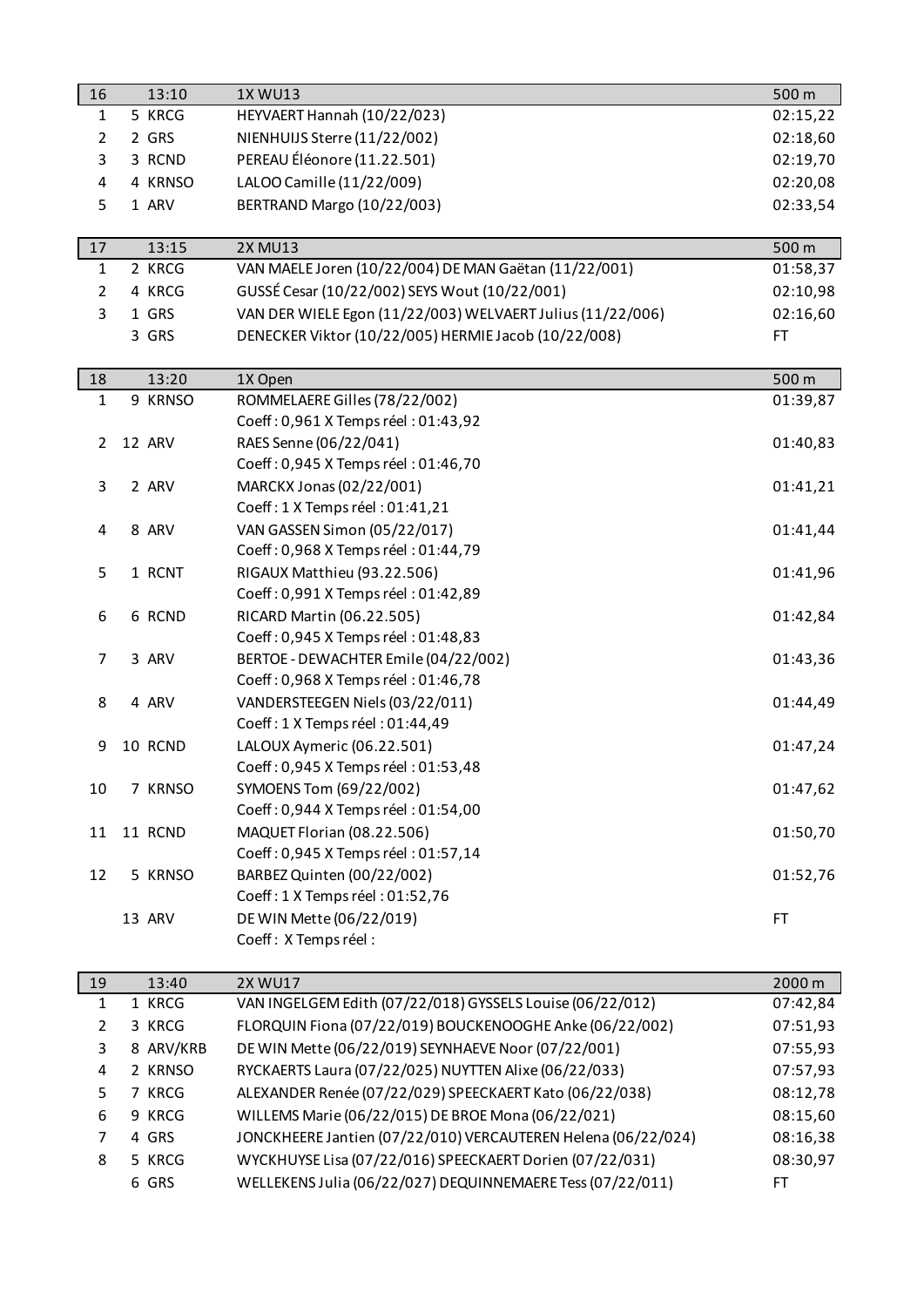| 20             |       | 13:50    | $4 - M$                                                             | 2000 m   |
|----------------|-------|----------|---------------------------------------------------------------------|----------|
|                |       |          |                                                                     |          |
| 21             |       | 13:55    | <b>2X MU17</b>                                                      | 2000 m   |
| $\mathbf{1}$   |       | 1 KRCG   | DE MAN Jonathan (06/22/013) SCHEPENS Bent (07/22/007)               | 07:01,10 |
| $\overline{2}$ |       | 9 KRCG   | COENS Arnaud (06/22/004) NIMMEGEERS Emiel (06/22/001)               | 07:07,45 |
| 3              |       | 6 GRS    | COUSAERT Clement (06/22/016) PERSYN Nand (07/22/015)                | 07:15,20 |
| 4              |       | 2 GRS    | CANTINEAU Misha (07/22/014) MESDOM Pieter (06/22/025)               | 07:23,18 |
| 5              |       | 5 ARV    | DE VALCK Mats (06/22/011) BERTRAND Thieben (07/22/005)              | 07:25,42 |
| 6              |       | 8 GRS    | NIENHUIJS Kasper (07/22/012) JORDAENS Josse (06/22/026)             | 07:28,08 |
| 7              |       | 4 RCNSM  | GHIOT Augustin (07.22.508) DE GREGORIO Julius (07.22.513)           | 07:38,90 |
| 8              |       | 7 ARV    | VAN MAASAKKERS Jan-Pieter (06/22/008) VERBESSELT Sander (07/22/004) | 07:40,81 |
| 9              |       | 10 CRB   | DELAHAYE Max (07.22.504) GEMBERG-WIESIKE Damian (06.22.509)         | 07:43,06 |
| 10             |       | 11 GRS   | VERBEKE Michiel (07/22/013) NOUWYNCK Arthur (07/22/023)             | 07:50,77 |
|                |       | 3 KRB    | DOBBELAERE Jakobijn (07/22/006) DE GRANDE Wout (05/22/009)          | AD       |
|                |       |          |                                                                     |          |
| 22             |       | 14:10    | 2XW                                                                 | 2000 m   |
|                | $14*$ | UNB/RCND | LELOUP Marine (03.22.501) SCLAVONT Ysolde (02.22.501)               | 07:58,98 |
| $\overline{2}$ |       | 3 UNL    | LEVAUX Honorine (01.22.507) LAPIERRE Nell (03.22.511)               | 08:17,20 |
| 3              |       | 2 KRCG   | DE CLERCQ Julie (05/22/001) SYMONS Elena (03/22/022)                | 08:21,11 |
|                |       | 1 KRNSO  | VAN LOKE Eline (94/22/002) NEUS Erin (04/22/020)                    | FT       |
|                |       |          |                                                                     |          |
| 23             |       | 14:15    | 1XLM                                                                | 2000 m   |
| $\mathbf{1}$   |       | 4 TRT    | VANOVERSCHELDE Arthur (03/22/013)                                   | 07:27,88 |
| $\overline{2}$ |       | 2 TRT    | DE VIL Siebe (05/22/022)                                            | 07:34,38 |
| 3              |       | 6 RCNT   | MAERTENS François (95.22.505)                                       | 07:41,42 |
| 4              |       | 7 RCNT   | VAN NIEUWENHUYSE Benjamin (01.22.503)                               | 07:44,47 |
| 5              |       | 5 KRNSO  | BARBEZ Quinten (00/22/002)                                          | 07:49,59 |
|                |       | 1 ARV    | MARCKX Jonas (02/22/001)                                            | FT.      |
|                |       | 3 RCNT   | MOULIN Rémy (91.22.502)                                             | FT.      |
| 24             |       | 14:25    | 1X WU19                                                             | 2000 m   |
| 1              |       | 5 KRNSO  | BOUCQUEZ Lien (06/22/034)                                           | 08:05,60 |
| $\overline{2}$ |       | 3 UNB    | MAES Chloé (05.22.501)                                              | 08:18,04 |
| 3              |       | 4 KRNSO  | DEWITTE Phoebe (05/22/036)                                          | 08:59,14 |
| 4              |       | 2 OAR    | HELSEN Lore (06/22/017)                                             | 09:39,31 |
|                |       | 1 KRB    | DEKONINCK DENYS Sofie (05/22/006)                                   | FT       |
|                |       |          |                                                                     |          |
| 25             |       | 14:45    | 1X MM/MW                                                            | 1000 m   |
| $\mathbf{1}$   |       | 2 RCND   | FINFE Christophe (75.22.505)                                        | 03:32,46 |
|                |       |          | Coeff: 0,961 X Temps réel: 03:41,08                                 |          |
| $\overline{2}$ |       | 9 OAR    | VAN DER WEEHE Heidi (78/22/001)                                     | 03:33,16 |
|                |       |          | Coeff: 0,8649 X Temps réel: 04:06,46                                |          |
| 3              |       | 3 KRNSO  | ROMMELAERE Gilles (78/22/002)                                       | 03:34,40 |
|                |       |          | Coeff: 0,961 X Temps réel: 03:43,10                                 |          |
| 4              |       | 6 RCNT   | MAERTENS François (95.22.505)                                       | 03:45,18 |
|                |       |          | Coeff: 0,991 X Temps réel: 03:47,22                                 |          |
| 5              |       | 10 RCND  | TALLIER Tiphaine (85.22.505)                                        | 03:45,31 |
|                |       |          | Coeff: 0,8793 X Temps réel: 04:16,24                                |          |
| 6              |       | 1 KRNSO  | SYMOENS Tom (69/22/002)                                             | 03:47,09 |
|                |       |          | Coeff: 0,944 X Temps réel: 04:00,56                                 |          |
| $\overline{7}$ |       | 7 RSNB   | DEMEY Michel (67.22.503)                                            | 03:51,54 |
|                |       |          | Coeff: 0,927 X Temps réel: 04:09,77                                 |          |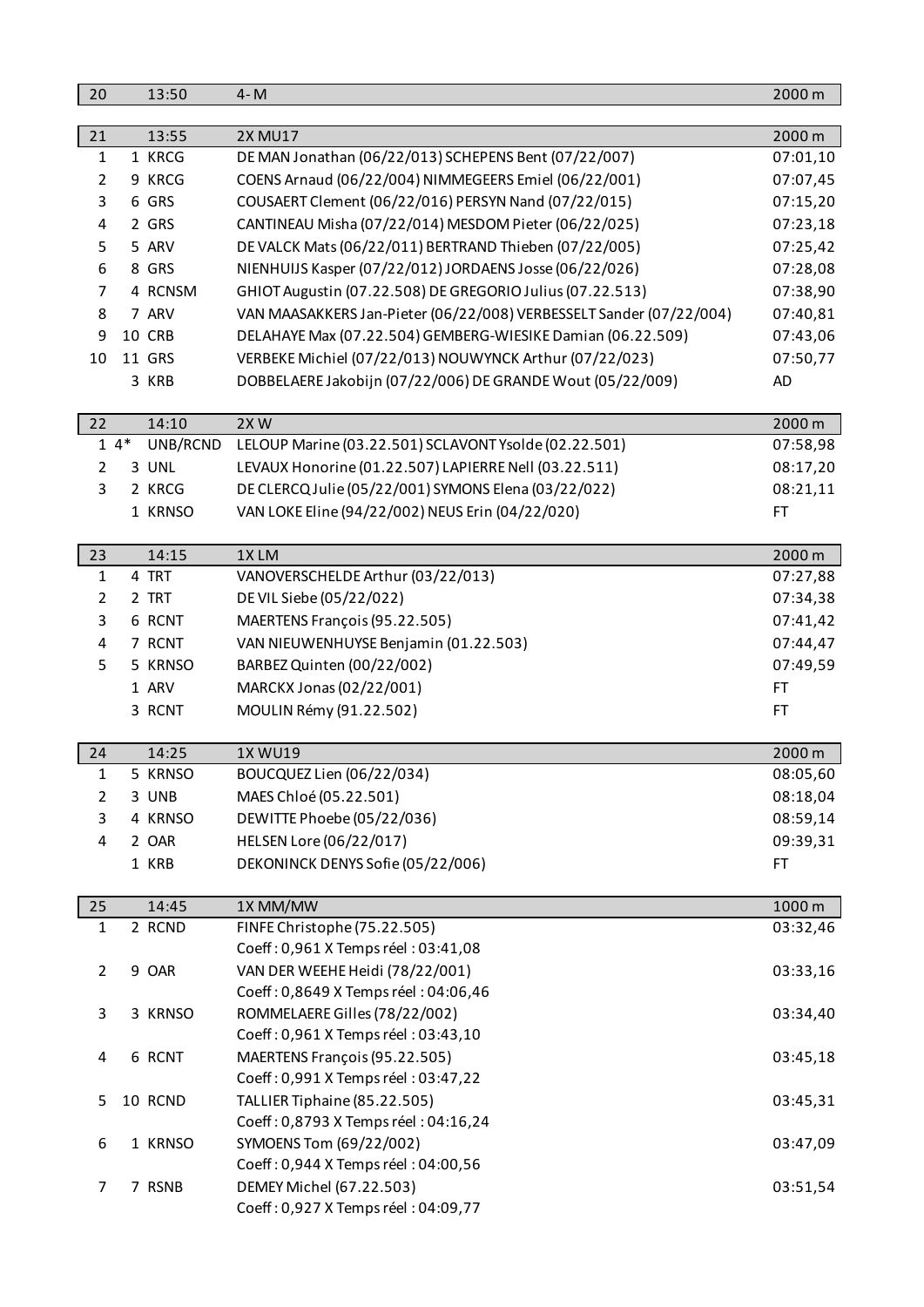| 8              |          | 8 RCNSM       | <b>HENIN Pierre (61.22.503)</b>                                 | 04:01,38  |
|----------------|----------|---------------|-----------------------------------------------------------------|-----------|
|                |          |               | Coeff: 0,906 X Temps réel: 04:26,42                             |           |
| 9              |          | 5 RCNSM       | TONGLET Denis (91.22.510)                                       | 04:03,91  |
|                |          |               | Coeff: 0,991 X Temps réel: 04:06,13                             |           |
| 10             |          | 11 RCNSM      | DURANT Sabrina (94.22.504)                                      | 04:05,93  |
|                |          |               | Coeff: 0,8919 X Temps réel: 04:35,74                            |           |
|                |          | 4 CRB         | VERDEYEN Dominique (65.22.506)                                  | FT        |
|                |          |               | Coeff: X Temps réel:                                            |           |
| 26             |          | 14:55         | <b>2X WU15</b>                                                  | 1000 m    |
| $\mathbf{1}$   |          | 5 KRCG        | SAUTOIS Rosan (08/22/036) BRZOSLA Martyna (08/22/030)           | 03:58,62  |
| $\overline{2}$ |          | 6 GRS         | VAN DEN BRANDEN Lien (08/22/009) ROBBERECHT Annabel (08/22/008) | 04:00,90  |
| 3              |          | 3 KRNSO       | LALOO Ines (09/22/014) VERMANDER Phebe (08/22/017)              | 04:08,44  |
|                | $4^{2*}$ | <b>RCND</b>   | RICARD Hélène (08.22.504) PEREAU Éline (08.22.503)              | 04:10,30  |
| 5              |          | 1 GRS         | ROSEEUW Nina (08/22/013) PERSYN Sien (09/22/006)                | 04:15,02  |
|                |          | 4 GRS         | ROEGIERS Victoria (08/22/014) COPPENS Zara (08/22/005)          | <b>FM</b> |
|                |          |               |                                                                 |           |
| 27             |          | 15:00         | <b>4X MU15</b>                                                  | 1000 m    |
| $\mathbf{1}$   |          | 1 KRCG        | DEBROCK Cezar (08/22/012) DRIESEN Sepp (08/22/011)              | 03:26,19  |
|                |          |               | WILLEMS Simon (08/22/002) DE MAN Justin (09/22/002)             |           |
|                | $2^*$    | GRS           | BLOCK Stan (08/22/015) ARAB Manouchehr (08/22/003)              | 03:38,01  |
|                |          |               | FONCKE Damiaan (08/22/010) VAN DE GUCHT Robbe (09/22/005)       |           |
|                |          |               |                                                                 |           |
|                |          |               |                                                                 |           |
| 28             |          | 15:10         | <b>1X MU19</b>                                                  | 2000 m    |
| $\mathbf{1}$   |          | 1 KRB         | DEPLA Lukas (06/22/006)                                         | 07:03,50  |
| 2              |          | 5 KRNSO       | DE BLAUWE Thim (05/22/027)                                      | 07:26,87  |
| 3              |          | 6 ARV         | VAN GASSEN Simon (05/22/017)                                    | 07:27,97  |
| 4              |          | 4 KRB         | VERKEST Brecht (05/22/010)                                      | 07:37,47  |
| 5              |          | 8 KRB         | SMESSAERT Bert (04/22/001)                                      | 07:41,55  |
| 6              |          | 7 TRT         | D'HOEY Oliver (04.22.012)                                       | 07:51,41  |
| 7              |          | 9 UNB         | ZAMAN Ilya (06.22.508)                                          | 07:51,88  |
| 8              |          | <b>11 UNB</b> | SKRABALO Ivan (05.22.504)                                       | 07:58,58  |
| 9              |          | 13 KRB        | CORNETTE Alexander (06/22/020)                                  | 07:59,13  |
| 10             |          | 10 OAR        | VRANCKX Pepijn (04/22/017)                                      | 08:02,27  |
|                |          | 2 TRT         | VANOVERSCHELDE Jules (05/22/023)                                | <b>FM</b> |
|                |          | 3 ARV         | BERTOE - DEWACHTER Emile (04/22/002)                            | AD        |
|                |          | 12 TRT        | VAN DAMME Oscar (05/22/038)                                     | <b>FM</b> |
|                |          | 14* KRCG      | LAUREYNS Neal (05/22/020)                                       | FT        |
| 29             |          | 15:30         | 2X M                                                            | 2000 m    |
| 1              |          | 2 UNL/RCAE    | LOUIS Benjamin (02.22.504) ANDRE Maxime (91.22.504)             | 06:38,02  |
| $\overline{2}$ |          | 1 ARV         | MARCKX Jonas (02/22/001) VANDERSTEEGEN Niels (03/22/011)        | 06:51,12  |

4 KRNSO BOEY Mauri (04/22/016) ONRAEDT Lander (07/22/026) 07:18,47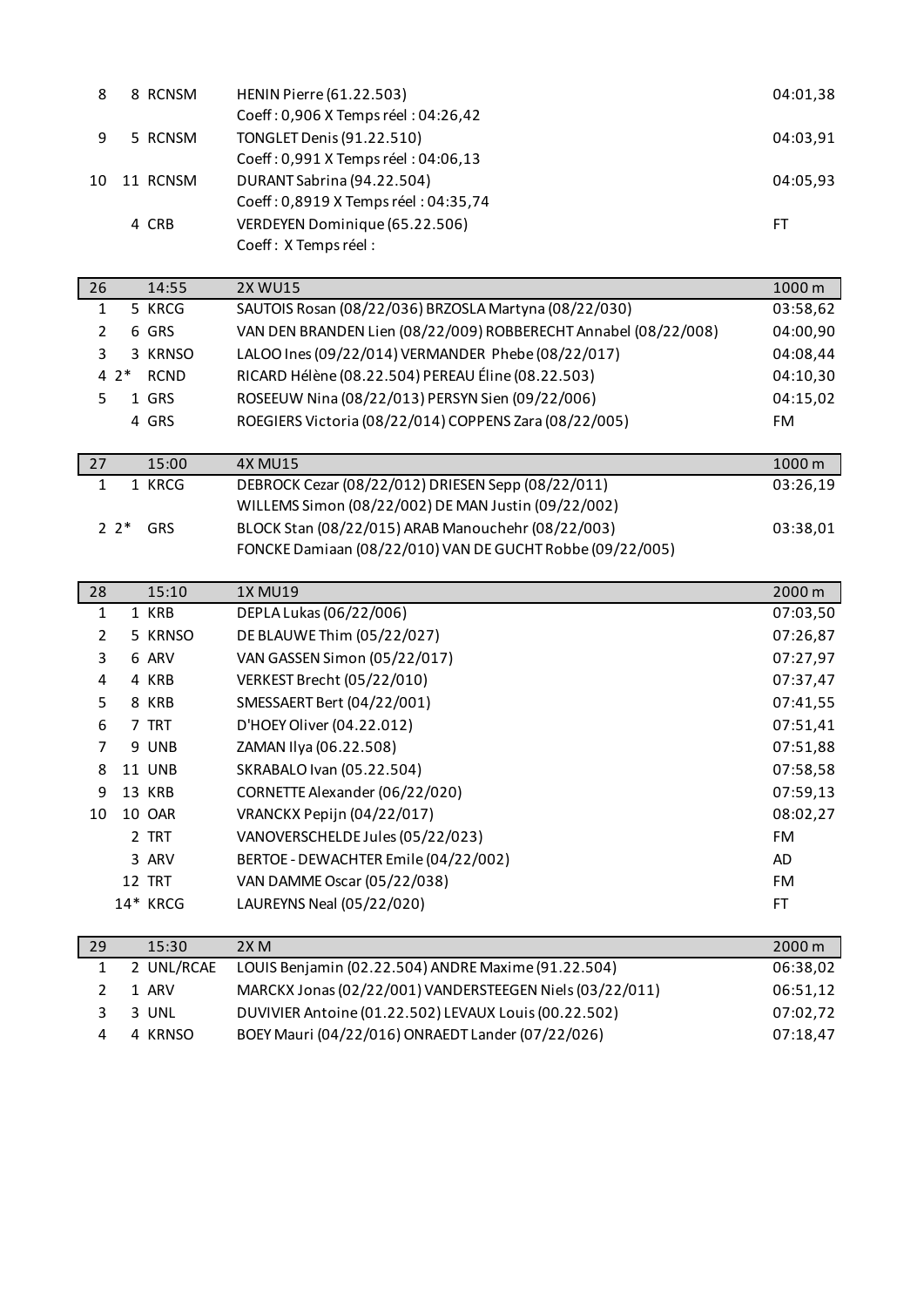| 30             |       | 15:35            | <b>4X MU17</b>                                                                                                       | 2000 m    |
|----------------|-------|------------------|----------------------------------------------------------------------------------------------------------------------|-----------|
| $\mathbf{1}$   |       | 3 KRCG           | DE MAN Jonathan (06/22/013) SCHEPENS Bent (07/22/007)                                                                | 06:32,68  |
|                |       |                  | COENS Arnaud (06/22/004) NIMMEGEERS Emiel (06/22/001)                                                                |           |
| $\overline{2}$ |       | 2 GRS            | MESDOM Pieter (06/22/025) CANTINEAU Misha (07/22/014)                                                                | 06:46,43  |
|                |       |                  | PERSYN Nand (07/22/015) COUSAERT Clement (06/22/016)                                                                 |           |
| $\mathbf{3}$   |       | 6 ARV            | VAN MAASAKKERS Jan-Pieter (06/22/008) DE VALCK Mats (06/22/011)                                                      | 07:03,44  |
|                |       |                  | VERBESSELT Sander (07/22/004) BERTRAND Thieben (07/22/005)                                                           |           |
| $\overline{4}$ |       | 4 GRS            | JORDAENS Josse (06/22/026) NIENHUIJS Kasper (07/22/012)                                                              | 07:03,68  |
|                |       |                  | NOUWYNCK Arthur (07/22/023) VERBEKE Michiel (07/22/013)                                                              |           |
| 5              |       | 5 RCND/CRB       | RICARD Martin (06.22.505) DE COCK JONES Sebastian (07.22.503)                                                        | 07:18,37  |
|                |       |                  | DELAHAYE Max (07.22.504) GEMBERG-WIESIKE Damian (06.22.509)                                                          |           |
|                |       | 1 KRB            | SMESSAERT Bert (04/22/001) CORNETTE Alexander (06/22/020)                                                            | EA        |
|                |       |                  | VERKEST Brecht (05/22/010) DEPLA Lukas (06/22/006)                                                                   |           |
|                |       |                  |                                                                                                                      |           |
| 31             |       | 15:45<br>2 KRNSO | 1XLW                                                                                                                 | 2000 m    |
| $\mathbf{1}$   |       |                  | BOUCQUEZ Lien (06/22/034)                                                                                            | 08:32,52  |
| $\overline{2}$ |       | 1 UNL            | LEVAUX Honorine (01.22.507)                                                                                          | 09:20,63  |
|                |       | 3 UNL            | LAPIERRE Nell (03.22.511)                                                                                            | <b>FM</b> |
| 32             |       | 15:50            | $2 - M$                                                                                                              | 2000 m    |
| $\mathbf{1}$   |       |                  | 1 UNB/MONAC HERBEN Guillaume (97.22.508) MOSSER PAUL (343665)                                                        | 06:51,44  |
| $\overline{2}$ |       | 2 UNL            | MAGILLISSEN Hugo (0422507) DE RUBEIS Florian (0422506)                                                               | 07:27,16  |
|                |       |                  |                                                                                                                      |           |
| 33             |       | 15:55            | 1X WU17                                                                                                              | 2000 m    |
| $\mathbf{1}$   |       | 2 OAR            | HELSEN Lore (06/22/017)                                                                                              | 08:00,22  |
| $\overline{2}$ |       | 1 KRNSO          | RYCKAERTS Laura (07/22/025)                                                                                          | 08:30,69  |
| 3              |       | 4 ARV            | DE WIN Mette (06/22/019)                                                                                             | 08:37,59  |
| $\overline{4}$ |       | 3 UNL            | TYBERGHEIN Claire (0622517)                                                                                          | 09:14,46  |
|                |       |                  |                                                                                                                      |           |
| 34             |       | 16:00            | 4XW                                                                                                                  | 2000 m    |
|                | $15*$ | <b>KRNSO</b>     | JANSSENS Marit (05/22/030) VANHESTE Cato (06/22/032)                                                                 | 06:46,71  |
|                |       |                  | FRANCKEN Astrid (05/22/029) NEUS Erin (04/22/020)                                                                    |           |
| $\overline{2}$ |       | 1 KRCG           | FLORQUIN Fiona (07/22/019) GYSSELS Louise (06/22/012)                                                                | 07:23,68  |
|                |       |                  | VAN INGELGEM Edith (07/22/018) WYCKHUYSE Lisa (07/22/016)                                                            |           |
| 3              |       | 2 KRNSO          | NUYTTEN Alixe (06/22/033) DECLERCQ Jolijn (05/22/028)                                                                | 07:31,10  |
|                |       |                  | VAN BELLE Stien (05/22/033) DEWITTE Phoebe (05/22/036)                                                               |           |
| 4              |       | 3 KRCG           | ALEXANDER Renée (07/22/029) BOUCKENOOGHE Anke (06/22/002)                                                            | 07:47,42  |
|                |       |                  | WILLEMS Marie (06/22/015) WYCKHUYSE Lisa (07/22/016)                                                                 |           |
| 5              |       | 4 KRCG           | COOPMAN Daphne (95/22/003) VAN DERBEKE Amber (99/22/011)<br>DE WILDE Lisa (94/22/001) VAN MAELE Delphine (99/22/009) | 08:17,59  |
|                |       |                  |                                                                                                                      |           |
| 35             |       | 16:10            | 2X Déb M                                                                                                             | 1000 m    |
| $\mathbf{1}$   |       | 3 KRCG           | DE BRUYNE Xander (05/22/003) MOLENAAR Matteo (07/22/008)                                                             | 03:38,42  |
| $\overline{2}$ |       | 4 OAR            | DE HAES Glenn (96/22/001) DE HERT Toine (00/22/004)                                                                  | 03:44,94  |
| 3              |       | 6 KRB            | GEBRUERS Warre (07/22/009) DE GRANDE Wout (05/22/009)                                                                | 03:47,23  |
| 4              |       | 2 RCND           | MAQUET Florian (08.22.506) LALOUX Aymeric (06.22.501)                                                                | 03:49,02  |
| 5              |       | 5 RCNSM          | PANESCU Paul (07.22.512) ROUCOUX Cyril (06.22.514)                                                                   | 03:54,53  |
|                |       | 1 KRB            | HAUTEKIET Michiel (06/22/005) DE GRANDE Wout (05/22/009)                                                             | AD        |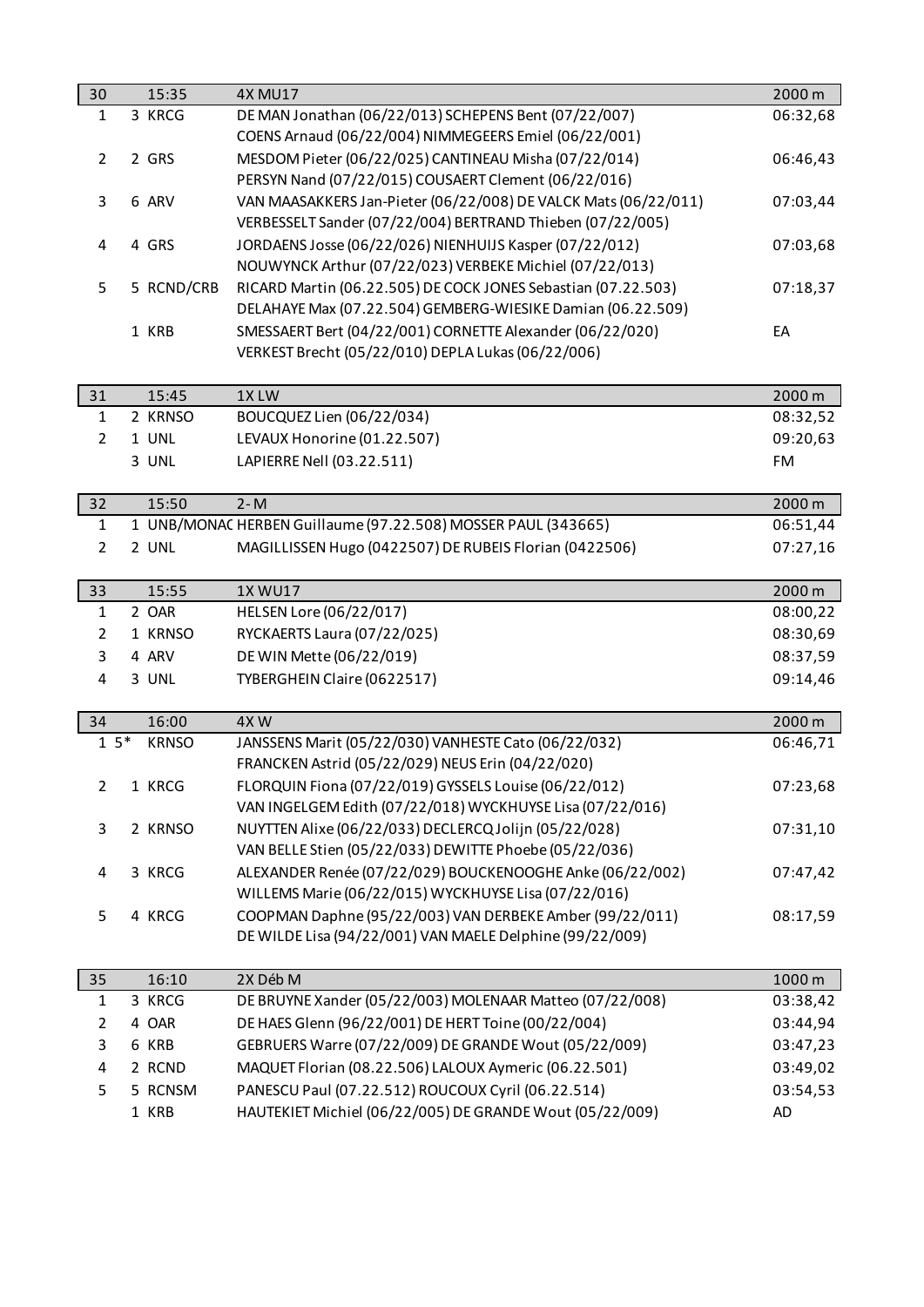| 36             | 16:20       | 1X Déb W                                                       | 1000 m    |
|----------------|-------------|----------------------------------------------------------------|-----------|
|                | $1 10*$ UNL | OULEVEY Élisa (99.22.505)                                      | 04:09,72  |
| $\overline{2}$ | 2 RCND      | SCLAVONT Ysolde (02.22.501)                                    | 04:15,62  |
| 3              | 3 GRS       | VANHOUCKE Ruth (05/22/013)                                     | 04:17,94  |
| 4              | 7 KRB       | WEYNE Cor (06/22/009)                                          | 04:20,45  |
| 5              | 5 RCNSM     | JACOB Eline (06.22.507)                                        | 04:22,59  |
| 6              | 6 RCNT      | VAN NIEUWENHUYSE Hélène (06.22.511)                            | 04:24,84  |
| 7              | 9 KRB       | BARREMAECKER Nette (07/22/002)                                 | 04:27,61  |
| 8              | 1 KRB       | <b>SEYNHAEVE Noor (07/22/001)</b>                              | 04:28,43  |
| 9              | 4 TRT       | VANOVERSCHELDE Manon (07/22/022)                               | 04:30,27  |
|                | 10 11* UNL  | TYBERGHEIN Gabrielle (0422511)                                 | 04:35,54  |
| 11             | 8 OAR       | MARCELIS Eline (97/22/006)                                     | 04:40,84  |
|                |             |                                                                |           |
|                |             |                                                                |           |
| 37             | 16:35       | <b>4X WU15</b>                                                 | 1000 m    |
| 1              | 1 GRS       | ROSEEUW Nina (08/22/013) ROBBERECHT Annabel (08/22/008)        | 03:48,20  |
|                |             | ROEGIERS Victoria (08/22/014) VAN DEN BRANDEN Lien (08/22/009) |           |
| $\overline{2}$ | 2 KRCG      | SAUTOIS Rosan (08/22/036) BRZOSLA Martyna (08/22/030)          | 03:59,00  |
|                |             | HELSEN Charlotte (09/22/029) HEYVAERT Hannah (10/22/023)       |           |
|                |             |                                                                |           |
| 38             | 16:40       | <b>2X MU15</b>                                                 | 1000 m    |
| $\mathbf{1}$   | 2 KRNSO     | DRIESSEN Daan (08/22/016) BOUCQUEZ Robbe (08/22/018)           | 03:37,56  |
| $\overline{2}$ | 1 KRCG      | DEBROCK Cezar (08/22/012) DE MAN Justin (09/22/002)            | 03:45,81  |
| 3              | 4 KRCG      | WILLEMS Simon (08/22/002) WILLEMS Thibo (09/22/022)            | 04:05,71  |
| 4              | 6 KRCG      | THEUNISSEN Arno (09/22/003) LOCY Arthur (09/22/030)            | 04:40,60  |
|                | 3 GRS       | VAN DE GUCHT Robbe (09/22/005) FONCKE Damiaan (08/22/010)      | <b>RD</b> |
|                | 5 GRS       | BLOCK Stan (08/22/015) ARAB Manouchehr (08/22/003)             | <b>RD</b> |